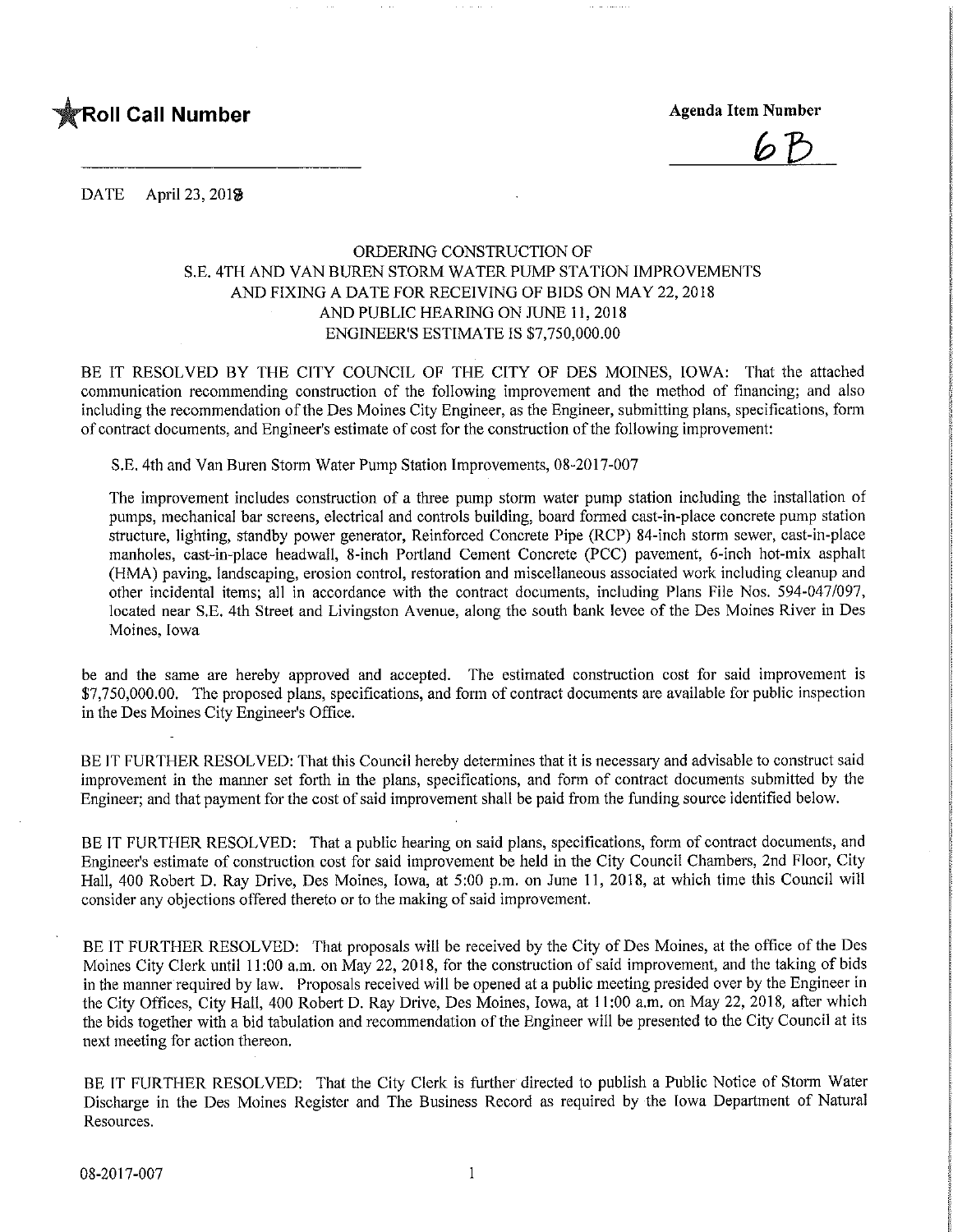

 $\varphi$ 

DATE April 23, 2018

BE IT FURTHER RESOLVED: That the City Manager be and is hereby authorized and directed to certify the "Notice of Intent for NPDES Coverage under General Permit No. 2 for Storm Water Discharges associated with Industrial Activity for Construction Activities" on behalf of the City of Des Moines and submit said document to the Iowa Department of Natural Resources with appropriate application and permit fees.

BE IT FURTHER RESOLVED: That an appropriate Notice to Bidders for said improvement be posted, and Notice of Public Hearing for said improvement be published in the Des Moines Register, all as provided and directed by Chapter 26 and/or 314, Code of Iowa.

(City Council Communication Number  $18207$  attached.)

Moved by  $\qquad \qquad$  to adopt.

Kathléen Vanderpool Deputy City Attorney

FORM APPROVED: THE RESERVED FUNDS AVAILABLE

Robert L. Fagen Des Moines Finance Director

Funding Source:  $2018-2019$  CIP, Page Storm  $-6$ , Flood Mitigation Improvements, SM087, Being: Stormwater Bonds to be issued

| <b>COUNCIL ACTION</b> | <b>YEAS</b> | <b>NAYS</b> | Pass | <b>ABSENT</b> | <b>CERTIFICATE</b>                                                                            |  |  |  |  |  |  |
|-----------------------|-------------|-------------|------|---------------|-----------------------------------------------------------------------------------------------|--|--|--|--|--|--|
| <b>COWNIE</b>         |             |             |      |               |                                                                                               |  |  |  |  |  |  |
| <b>BOESEN</b>         |             |             |      |               |                                                                                               |  |  |  |  |  |  |
| COLEMAN               |             |             |      |               | I, DIANE RAUH, City Clerk of said City hereby                                                 |  |  |  |  |  |  |
| <b>GATTO</b>          |             |             |      |               | certify that at a meeting of the City Council of                                              |  |  |  |  |  |  |
| <b>GRAY</b>           |             |             |      |               | said City of Des Moines, held on the above date,                                              |  |  |  |  |  |  |
| MANDELBAUM            |             |             |      |               | among other proceedings the above was adopted.                                                |  |  |  |  |  |  |
| WESTERGAARD           |             |             |      |               |                                                                                               |  |  |  |  |  |  |
| <b>TOTAL</b>          |             |             |      |               | IN WITNESS WHEREOF, I have hereunto set my<br>hand and affixed my seal the day and year first |  |  |  |  |  |  |
| <b>MOTION CARRIED</b> |             |             |      | APPROVED      | above written.                                                                                |  |  |  |  |  |  |
|                       |             |             |      | Mayor         | <b>City Clerk</b>                                                                             |  |  |  |  |  |  |
|                       |             |             |      |               |                                                                                               |  |  |  |  |  |  |

 $\overline{2}$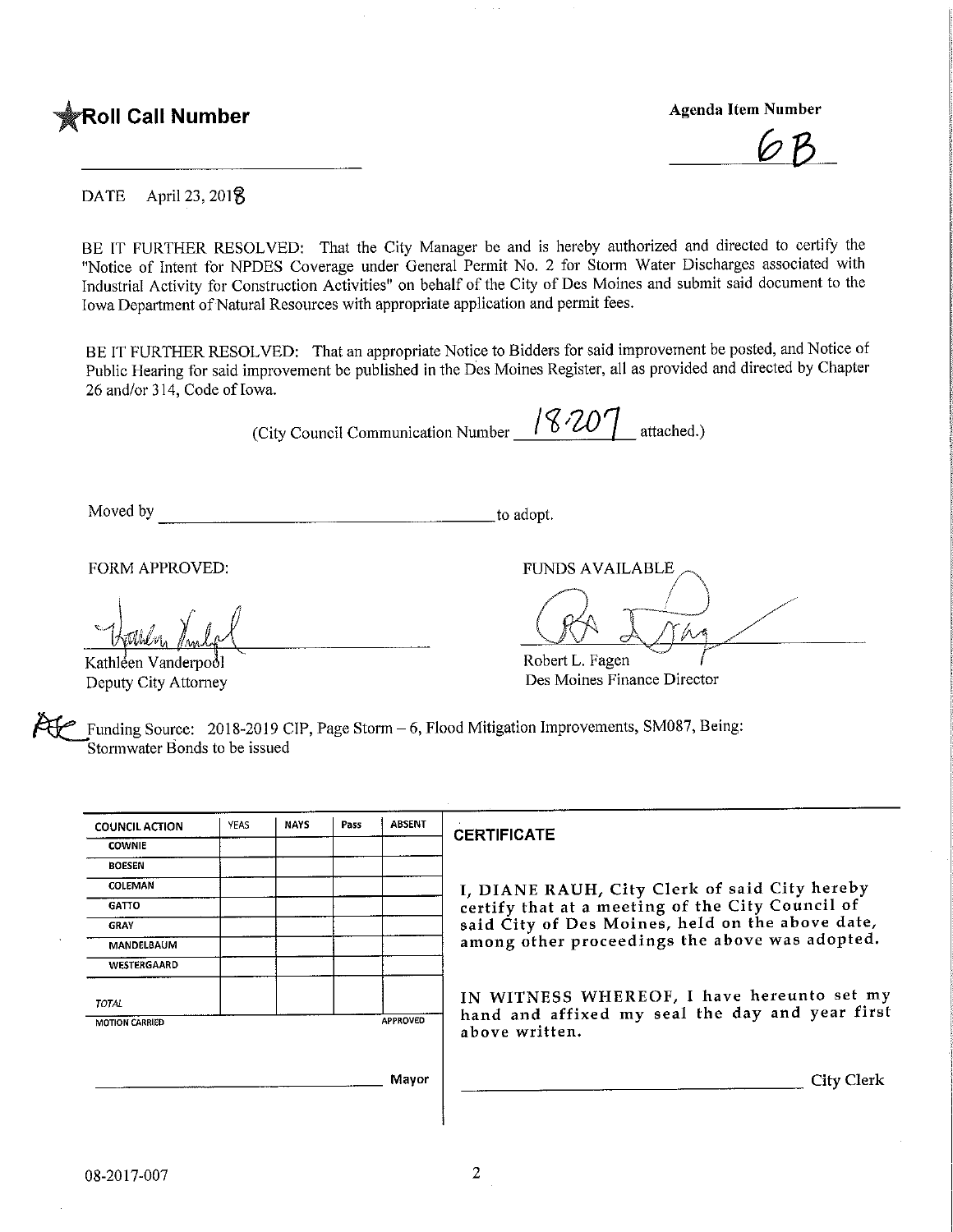## **CONSTRUCTION ESTIMATE**

DEPARTMENT OF ENGINEERING CITY OF DES MOINES, IOWA

Activity ID 08-2017-007

DATE: 4/4/2018

٦

6B

## PROJECT: SE 4th and Van Buren Storm Water Pump Station Improvements

|            |                  |                                                                  |             | <b>ESTIMATED UNITS</b> | <b>AMOUNT</b>  |                |
|------------|------------------|------------------------------------------------------------------|-------------|------------------------|----------------|----------------|
| NO.        | <b>ITEM CODE</b> | DESCRIPTION                                                      | <b>UNIT</b> | <b>TOTAL</b>           | UNIT PRICE     | <b>TOTAL</b>   |
| $0001$ *   | 11020-108-A      | MOBILIZATION                                                     | LS          | 1                      | \$635,769.00   | \$635,769.00   |
| $0002$ *   | 11010-108-A      | CONSTRUCTION SURVEY                                              | LS          | 1                      | \$25,000.00    | \$25,000.00    |
| 0003 *     | EST, REF.        | <b>TRAFFIC CONTROL</b>                                           | LS          | 1                      | \$10,000.00    | \$10,000.00    |
| 0004       | 10010-108-A-0    | DEMOLITION - EXISTING SE 4TH STREET PUMP STATION                 | <b>LS</b>   | $\mathbf{1}$           | \$150,000,00   | \$150,000.00   |
| 0005 *     | 10010-108-A-0    | DEMOLITION - EXISTING SE 1ST STREET PUMP STATION                 | LS          | $\mathbf{1}$           | \$10,000.00    | \$10,000.00    |
| 0006       | 10010-108-A-0    | DEMOLITION - EXISTING RIVER HEADWALL                             | LS          | 1                      | \$20,000.00    | \$20,000.00    |
| 0007       | EST, REF.        | SE 4TH STORMWATER PUMPING STATION - ARCHITECTURAL/STRUCTURAL     | LS          | 1                      | \$1,900,000.00 | \$1,900,000.00 |
| 0008       | EST, REF.        | SE 4TH STORMWATER PUMPING STATION - PROCESS                      | LS          | 1                      | \$2,000,000.00 | \$2,000,000.00 |
| 0009       | EST. REF.        | SE 4TH STORMWATER PUMPING STATION - ELECTRICAL/CONTROLS          | LS          | 1                      | \$1,725,000.00 | \$1,725,000.00 |
| 0010       | EST. REF.        | SE 1ST STORMWATER PUMPING STATION - STRUCTURAL                   |             | 1                      | \$34,000.00    | \$34,000.00    |
| 0011       | EST. REF.        | SE 1ST STORMWATER PUMPING STATION - PROCESS                      |             | 1                      | \$55,000.00    | \$55,000.00    |
| 0012       | EST. REF.        | SE 1ST STORMWATER PUMPING STATION - ELECTRICAL/CONTROLS          |             | $\mathbf{1}$           | \$25,000.00    | \$25,000.00    |
| 0013       | EST. REF.        | EXISTING INLET STRUCTURE MODIFICATIONS                           | <b>LS</b>   | 1                      | \$25,000,00    | \$25,000.00    |
| 0014       | EST. REF.        | GATEWELL 330 IMPROVEMENTS                                        | LS          | 1                      | \$55,000,00    | \$55,000,00    |
| 0015       | EST. REF.        | <b>RIVER HEADWALL</b>                                            | LS          | 1                      | \$175,000.00   | \$175,000.00   |
| 0016 *     | 2010-108-C-0     | <b>CLEARING &amp; GRUBBING</b>                                   | LS          | 1                      | \$25,000.00    | \$25,000.00    |
| 0017 *     | 2010-108-D-1     | TOPSOIL, ON-SITE, STRIP, SALVAGE & SPREAD                        | CY          | 740                    | \$15.00        | \$11,100.00    |
| $0018$ *   | 2010-108-E       | EXCAVATION & GRADING, CLASS 10 (FILL)                            | CY          | 2462                   | \$30.00        | \$73,860.00    |
| $0019$ *   | 2010-108-I-0     | MODIFIED SUBBASE, 6" DEPTH                                       | SY          | 418                    | \$12.00        | \$5,016.00     |
| 0020       | 4020-108-A-1     | STORM SEWER, TRENCHED, CLASS IV RCP, 84-INCH                     | LF          | 64                     | \$1,000,00     | \$64,000.00    |
| 0021       | 4020-108-A-1     | STORM SEWER, TRENCHED, CLASS III RCP, 84-INCH                    | LF          | 126                    | \$700.00       | \$88,200.00    |
| 0022 *     | 4020-108-C-0     | REMOVAL OF STORM SEWER, LRCP, 66"                                | LF          | 60                     | \$30.00        | \$1,800.00     |
| 0023       | 6010-108-A-0     | SPECIAL STRUCTURE 2701                                           | EA          | 1                      | \$65,000.00    | \$65,000.00    |
| 0024       | 6010-108-A-0     | SPECIAL STRUCTURE 2702                                           | EA          | 1                      | \$70,000,00    | \$70,000.00    |
| 0025       | 6010-108-A-0     | SPECIAL STRUCTURE 2703                                           | EA          | 1                      | \$185,000.00   | \$185,000.00   |
| 0026       | 6010-108-F-0     | MANHOLE ADJUSTMENT, MAJOR                                        | EA          | 1                      | \$4,000,00     | \$4,000.00     |
| 0027       | 6010-108-G-0     | CONNECTION TO EXISTING STRUCTURE                                 | EA          | 2                      | \$10,000.00    | \$20,000.00    |
| $0028$ *   | 7030-108-A-0     | REMOVAL OF SHARED USE PATH, HMA                                  | SY          | 276                    | \$10.00        | \$2,760.00     |
| $0029$ *   | 7030-108-A-0     | REMOVAL OF DRIVEWAY, HMA                                         | SY          | 35                     | \$10.00        | \$350,00       |
| 0030       | 7030-108-C-0     | SHARED USE PATH, HMA, 6" THICKNESS                               | SY          | 276                    | \$65.00        | \$17,940.00    |
| 0031       | 7030-108-H-0     | DRIVEWAY, PAVED, PCC, 8"                                         | SY          | 418                    | \$100.00       | \$41,800.00    |
| $0032$ *   | 7030-108-H-2     | <b>GRANULAR SURFACING</b>                                        | <b>TON</b>  | 11                     | \$25,00        | \$275.00       |
| $0033 *$   | 9010-108-B       | HYDRAULIC SEEDING, SEEDING, FERTILIZING, AND MULCHING, TYPE 4    | ACRE        | 2.27                   | \$3,000.00     | \$6,810.00     |
| 0034 *     | 9010-108-B       | HYDRAULIC SEEDING, SEEDING, FERTILIZING, AND MULCHING, LEVEE MIX | ACRE        | 1.5                    | \$5,500.00     | \$8,250.00     |
| 0035       | 9030-108-C-0     | TREE PLANTING/RESTORATION                                        | LS          | 1                      | \$10,000.00    | \$10,000.00    |
| $0036$ *   | 9030-108-D-0     | PLANTS WITH WARRANTY (DECORATIVE LANDSCAPING)                    | LS          | 1                      | \$22,000.00    | \$22,000.00    |
| $0037$ *   | 9040-108-A-1     | SWPPP PREPARATION AND MANAGEMENT                                 | LS          | 1                      | \$7,500.00     | \$7,500.00     |
| 0038'      | 9040-108-O       | STABILIZED CONSTRUCTION ENTRANCE                                 | LS          | $\mathbf{1}$           | \$10,000.00    | \$10,000.00    |
| $0039$ *   | 9040-108-N       | SILT FENCE, INSTALLATION, MAINTENANCE, AND REMOVAL               | LF          | 1000                   | \$2,50         | \$2,500.00     |
| $0040$ $*$ | 9040-108-D       | FILTER SOCK, INSTALLATION, MAINTENANCE, AND REMOVAL              | LF          | 1000                   | \$2.50         | \$2,500.00     |
| $0041$ *   | 9040-108-E       | TEMPORARY ROLLED EROSION CONTROL PRODUCT, TYPE 3                 | SY          | 2000                   | \$3,00         | \$6,000.00     |
| $0042$ *   | 9040-108-J       | RIP RAP, CLASS E                                                 | TONS        | 180                    | \$55.00        | \$9,900,00     |
| $0043$ $*$ | EST. REF.        | GROUT                                                            | CY          | 20                     | \$250,00       | \$5,000.00     |
| $0044$ *   | 9050-108-A       | GABIONS, GALVANIZED STEEL BASKETS                                | CY          | 160                    | \$300.00       | \$48,000.00    |
| $0045$ *   | 9050-108-X       | <b>GABION STONE BACKFILL</b>                                     | TON         | 54                     | \$50,00        | \$2,700.00     |
| $0046$ *   | 9060-108-A       | CHAIN LINK FENCE, BLACK VINYL COATED, 8-FT HEIGHT                | LF          | 500                    | \$60.00        | \$30,000.00    |